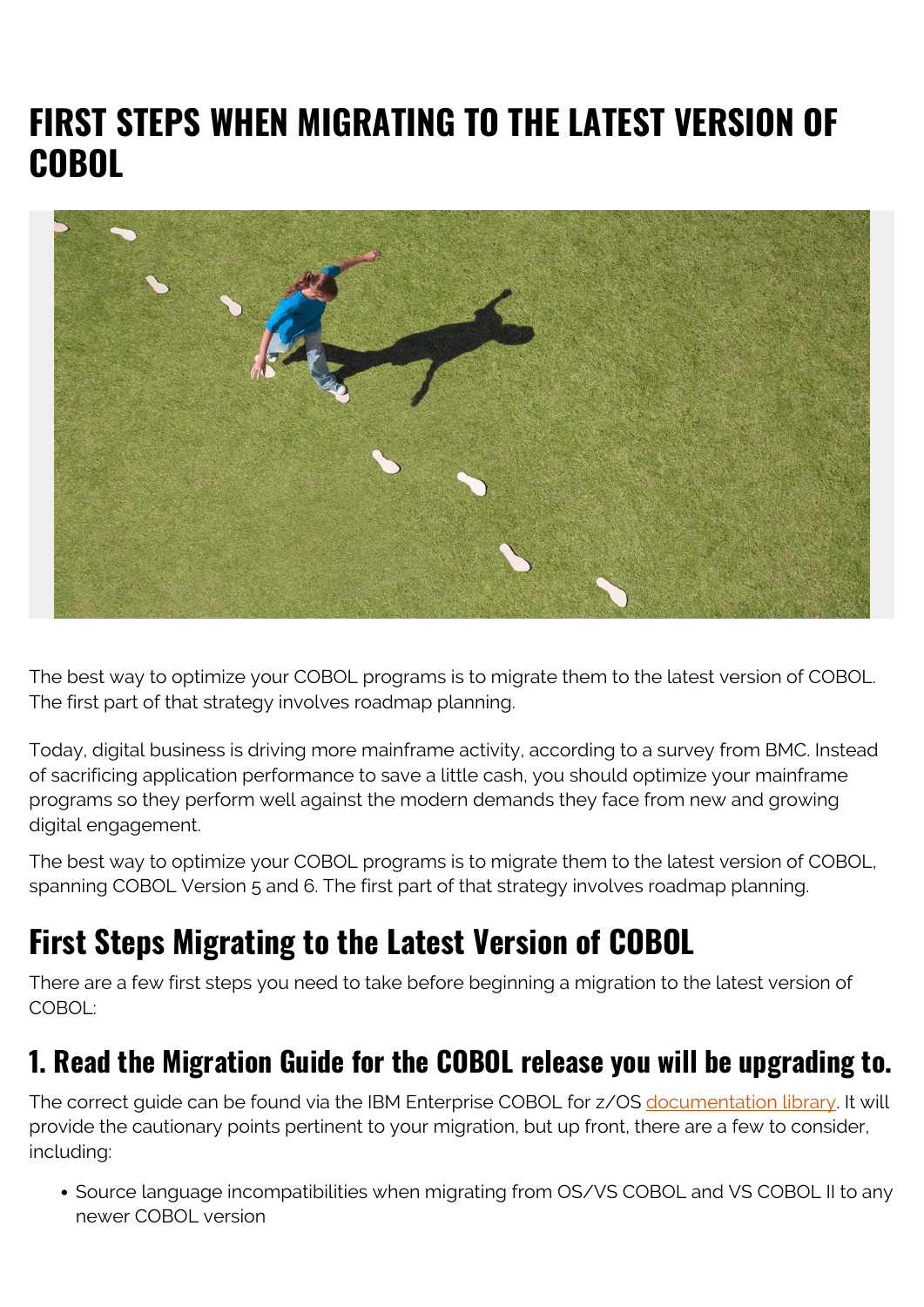- Data problems undetected by the compiler must be found by repetitive testing (some helpful compiler options: SSRANGE, RULES and DIAGTRUNC).
- JCL, REGION size and more work datasets are required (there are major changes to REGION size)
- Some compiler options have been removed, such as NUMPROC(MIG) (refer to your Migration Guide for a complete list)
- Executables must be in PDSE libraries
- OS/VS COBOL or VS COBOL II programs should be upgraded to COBOL 4.2 before recompiling with COBOL Version 5 or Version 6

### **2. Determine a business application to serve as the template for upgrading others.**

A suggested approach is to use a business application that has encountered elongated run times to see the potential impact of recompiling problematic code under COBOL Version 5 or 6. You don't have to recompile every program, just those you think might benefit from the new compiler and advanced optimization. Use mainframe profiling tools to set a performance baseline before you start. For example, Compuware Strobe, our application performance monitoring and analysis tool, can capture the information for later use.

#### **3. Analyze the load library modules to determine the release of COBOL the business application was last compiled under.**

When going about this, refer to your Migration Guide to learn about changes that may be necessary to make within the code for those modules compiled in earlier versions of COBOL. There may also be compile options that have been deleted, have changed in function or offer new options. Portfolio Analyzer—accessed via the Library Utility (3.1) of Compuware File-AID file and data management tool—allows you to view and export COBOL and PL/I compiler options for all releases to a .CSV file for later analysis.

In addition to these steps, there are other preliminaries that will ease the migration execution, including learning from your own and others' mistakes and making sure you understand your hardware machines.

# **Learning from Mistakes**

Although migrating older COBOL programs to the latest version of COBOL presents fewer pitfalls than converting them to Java, you should still consider potential hazards that may crop up along the journey.

For one, there's a chance you could take on too much at one time. It's best to stick to a small application or set of applications to start, as mentioned in point two above. You can learn from that experience, and apply your new understanding to other application migrations to prevent recurring missteps.

Also, avoid making assumptions about programs before migrating them. Do some analysis up front. You need facts about the programs that help you understand their composition and behavior to make good determinations that help you prevent problems and avoid creating them.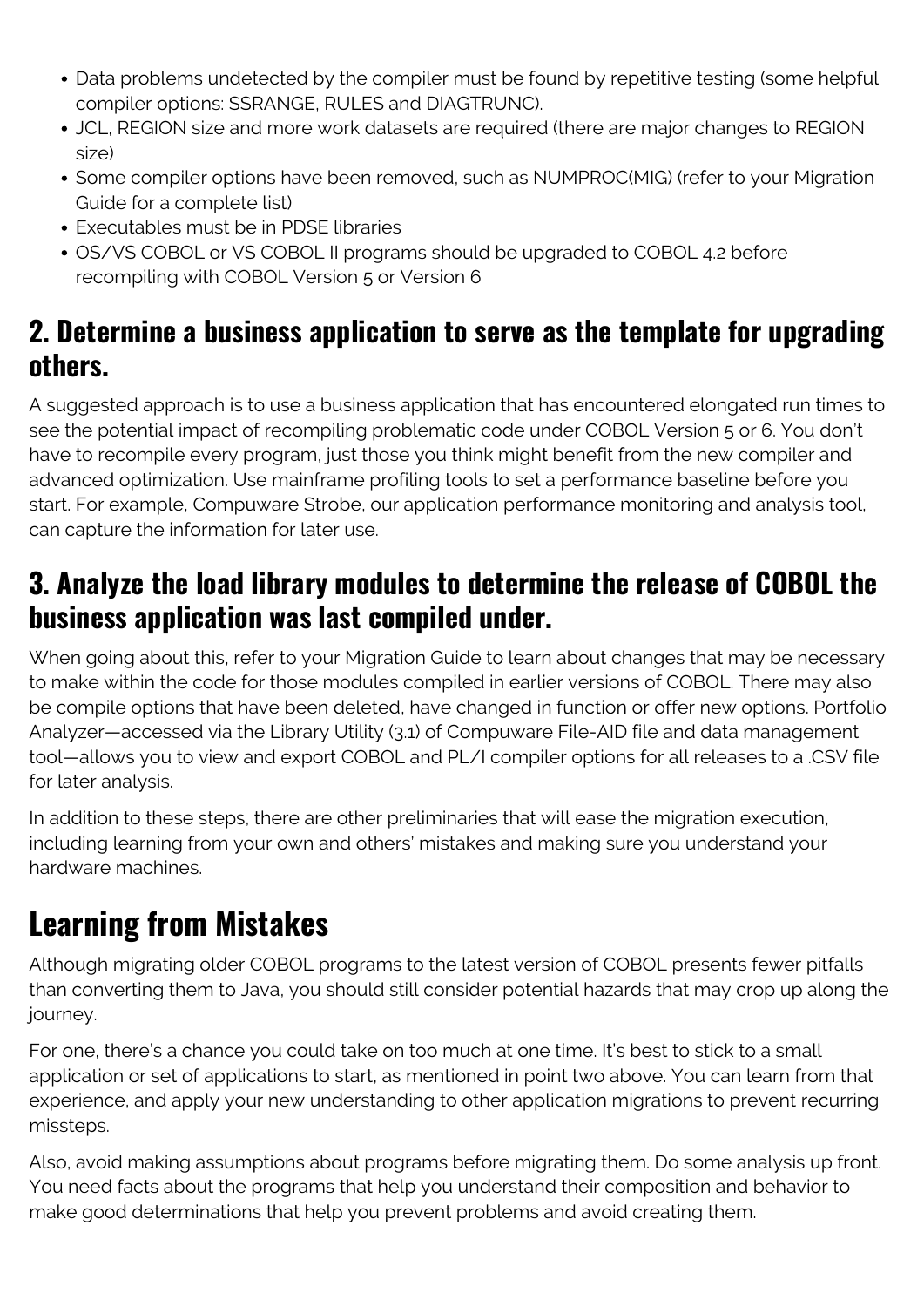# **Know Your Hardware Machines: ARCH and OPT**

It's important to understand some background information on COBOL and how various versions affect performance. The type of COBOL version has a significant effect on how you migrate the application.

From the language perspective, COBOL has been upgraded many times—OS/VS COBOL with features of the ANSI 74 standard, VS COBOL II with features of the COBOL 85 standard, COBOL Version 5 had elements of ISO standard 2002 and a future COBOL version may have elements of a newer standard.

But from the performance perspective, one of the past knocks against COBOL was its failure to take advantage of the newest processor hardware machines. IBM mainframe customers bought huge new machines and COBOL didn't use any of the newest features.

This meant all COBOL versions, from VS COBOL II (1985) through Enterprise COBOL Version 4.2 (2009), used the same back end and generated the same code. Hence, over the course of 25 years, the same older and less efficient code continued to be generated for COBOL and didn't use any of the new features introduced on the z Systems machines, starting with the z900/800 (CY2000).

Fortunately, this changed with COBOL Version 5.1. All levels of COBOL starting with Version 5.1 are designed to take advantage of the newest machine hardware. Newer hardware machines have features that, if used, tend to offload work to the hardware, reducing CPU consumption and enabling them to run more efficiently.

The COBOL ARCH compile time option controls these features. ARCH(6) is for the z990/890 systems all the way up until z13, which uses ARCH(11). Likewise, the COBOL OPT compile time option controls how complex, and potentially more efficient, of an optimization to generate. OPT(0) is the minimum optimization level and OPT(2) level is the maximum (OPT(0) does not mean "none," rather "some minimal amount"). Higher ARCH levels tend to generate more use of the newest machine features, while higher OPT levels tend to create more efficient optimizations.

All COBOL versions default to OPT(0). COBOL Version 5.1 defaults to ARCH(6), a z990/z890 code base. (Note: COBOL Version 5.1 doesn't support ARCH(11), a z13, and programs compiled with ARCH(10) will run on a z13, but will not generate code that exists only on a z13.) COBOL Version 5.2 and 6.1 default to ARCH(7), a zg code base. However, all COBOL versions allow customers to change the defaults.

Still, a critical concern is the need to set a standard: the highest ARCH level of any COBOL compile should be set to the lowest ARCH level of any machine in your enterprise. For example, if your enterprise consists of a z10, a z11 and a z12, setting the default to ARCH(8) will allow that program to run on the z11 and z12 without problems. However, setting the default to ARCH(10) will cause problems if a program is subsequently run on a z10.

Disaster site hardware is also of special concern, as disaster sites may be at a different ARCH machine level than your production machines. In the previous example, if the disaster site has a z9, you will have problems at the site, as there is the potential for hardware instructions to be generated for an ARCH type higher than your disaster recovery machine.